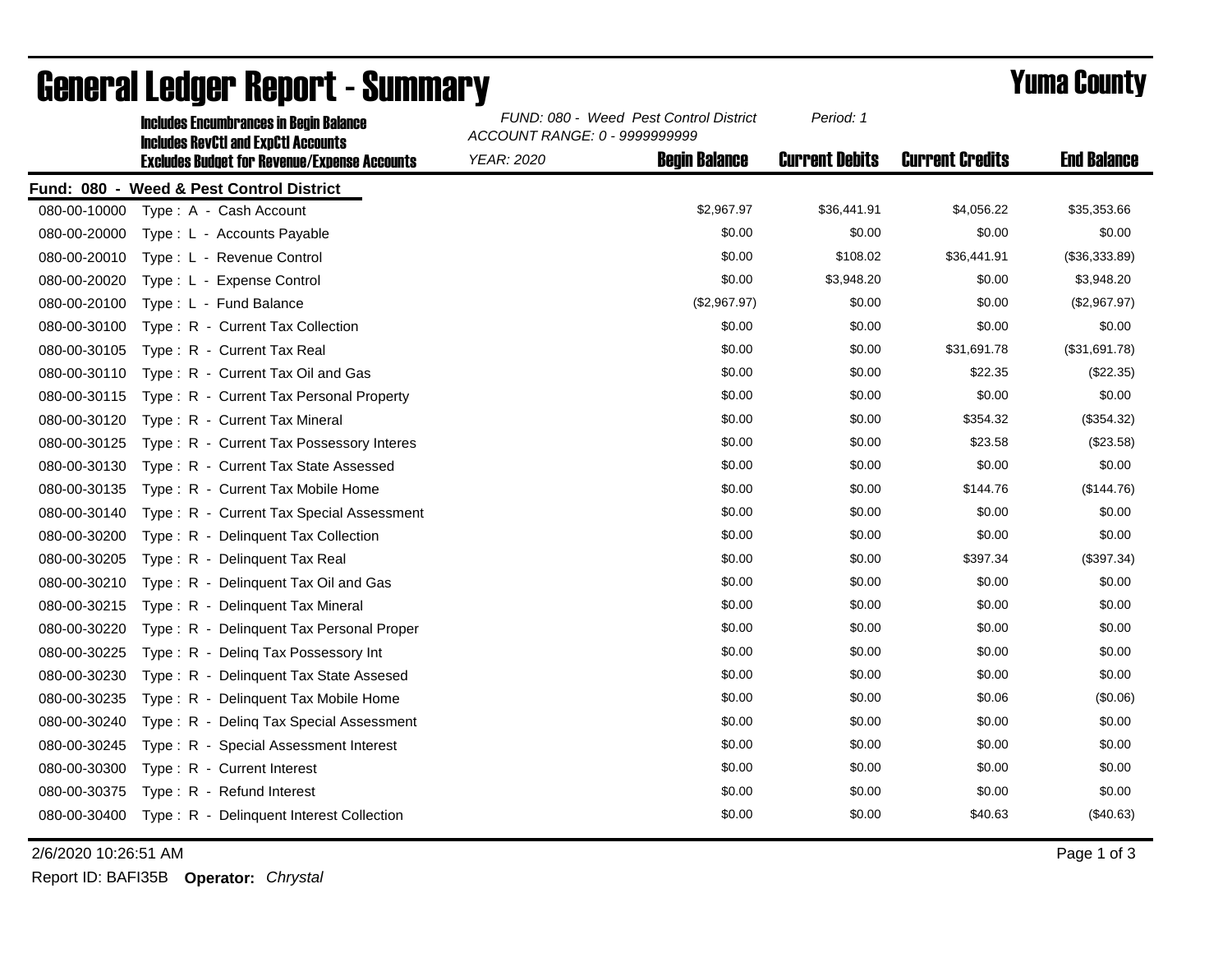|              | Includes Encumbrances in Begin Balance<br><b>Includes RevCtI and ExpCtI Accounts</b><br><b>Excludes Budget for Revenue/Expense Accounts</b> |                                         | FUND: 080 - Weed Pest Control District<br>ACCOUNT RANGE: 0 - 9999999999 | Period: 1                   |                        |                                  |               |
|--------------|---------------------------------------------------------------------------------------------------------------------------------------------|-----------------------------------------|-------------------------------------------------------------------------|-----------------------------|------------------------|----------------------------------|---------------|
|              |                                                                                                                                             | <b>YEAR: 2020</b>                       | <b>Begin Balance</b>                                                    | <b>Current Debits</b>       | <b>Current Credits</b> | <b>End Balance</b>               |               |
| Fund: 080 -  |                                                                                                                                             | <b>Weed &amp; Pest Control District</b> |                                                                         |                             |                        |                                  |               |
| 080-00-30500 |                                                                                                                                             | Type: R - Miscellaneous Collections     |                                                                         | \$0.00                      | \$108.02               | \$108.02                         | \$0.00        |
| 080-00-31305 |                                                                                                                                             | Type: R - Wildlife Impact Assistance    |                                                                         | \$0.00                      | \$0.00                 | \$0.00                           | \$0.00        |
| 080-00-31310 |                                                                                                                                             | Type: R - DOI-PILT PAYMENT              |                                                                         | \$0.00                      | \$0.00                 | \$0.00                           | \$0.00        |
| 080-00-32100 |                                                                                                                                             | Type: $R -$ Transfers In                |                                                                         | \$0.00                      | \$0.00                 | \$0.00                           | \$0.00        |
| 080-00-33000 |                                                                                                                                             | $Type: R - Auto Tax B Collection$       |                                                                         | \$0.00                      | \$0.00                 | \$2,724.28                       | (\$2,724.28)  |
| 080-00-33100 |                                                                                                                                             | Type: R - Auto Tax A & F Collection     |                                                                         | \$0.00                      | \$0.00                 | \$934.79                         | (\$934.79)    |
| 080-00-33407 | $Type: R - PCAC$                                                                                                                            |                                         |                                                                         | \$0.00                      | \$0.00                 | \$0.00                           | \$0.00        |
| 080-00-49100 |                                                                                                                                             | Type $: X - T$ reasurer Fees            |                                                                         | \$0.00                      | \$980.23               | \$0.00                           | \$980.23      |
| 080-00-49401 |                                                                                                                                             | Type: X - Transfer Out                  |                                                                         | \$0.00                      | \$0.00                 | \$0.00                           | \$0.00        |
| 080-00-49500 |                                                                                                                                             | Type: X - Checks Written / ACH Transfer |                                                                         | \$0.00                      | \$2,967.97             | \$0.00                           | \$2,967.97    |
|              |                                                                                                                                             |                                         | Fund: 080 - Weed & Pest Control District                                | \$0.00<br>Totals :          | \$44,554.35            | \$76,940.04                      | (\$32,385.69) |
|              |                                                                                                                                             | <b>Total Fund Revenues:</b>             | \$36,333.89                                                             | <b>Total Fund Expenses:</b> | \$3,948.20             | <b>Net Revenue Over Expense:</b> | \$32,385.69   |

## General Ledger Report - Summary **Example 2018** Yuma County